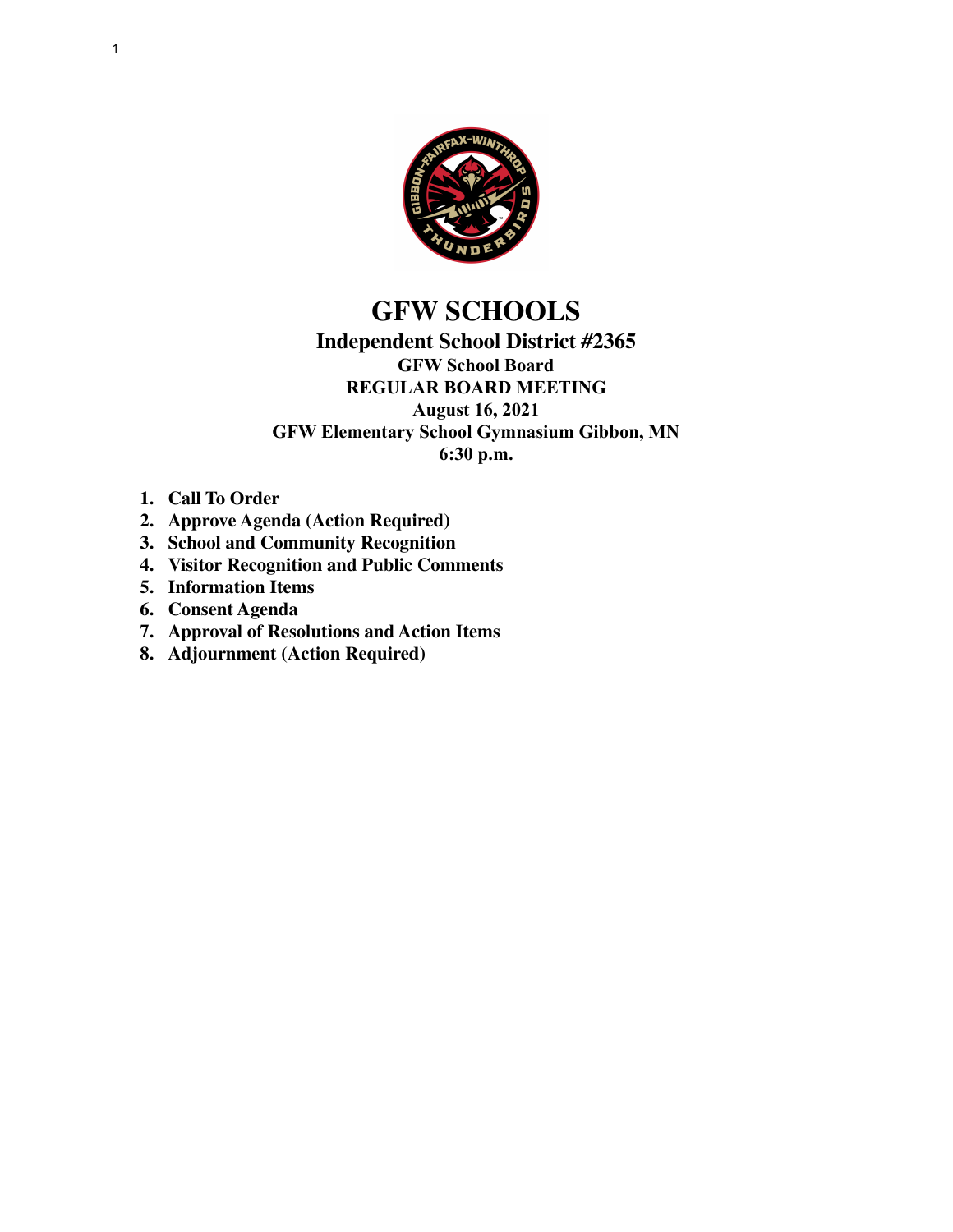

# **GFW SCHOOLS**

## **Independent School District #2365**

## **GFW School Board**

#### **REGULAR BOARD MEETING August 16, 2021**

## **GFW Elementary School Gymnasium Gibbon, MN**

**6:30 p.m.**

- **1. Call To Order**
- **2. Approve Agenda (Action Required)**
- **3. School and Community Recognition**
	- a. Summer Meals Team
- **4. Visitor Recognition and Public Comments**

## **5. Information Items**

- a. Superintendent Report
	- i. **G**rowing **F**uture **W**orld Class Leaders
- b. MS/HS and Elementary School Principal Reports
- c. Dashir Report
- d. School Board Representative
- e. Board Reports
	- **MSHSL**
	- ii. River Bend District
	- iii. Community Education
	- iv. Early Childhood Family Education
	- v. MSBA Legislative Liaison
	- vi. Sibley County Children's Collaborative
	- vii. Thunderbird Foundation
	- viii. Certified Staff Negotiations
	- ix. Classified and Bus Drivers Negotiations
	- x. Administrative Negotiations
	- xi. Q-Comp
	- xii. Activity Committee
	- xiii. Facilities Committee
	- xiv. Finance Committee
	- xv. Personnel Committee
	- xvi. Board Development Committee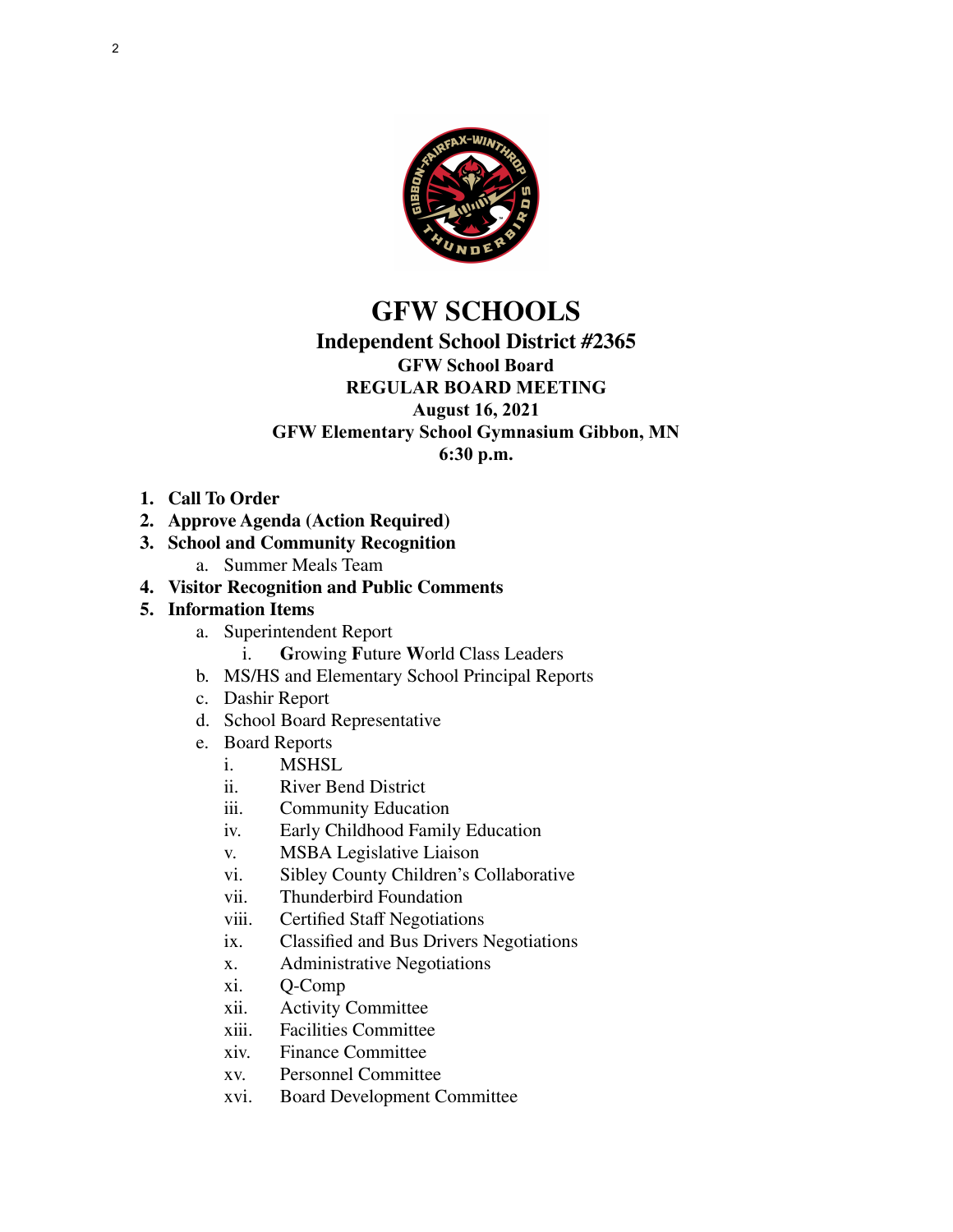- f. Business Services
- g. Athletics/Activities
- h. Superintendent Evaluation

### **6. Consent Agenda (Action Required)**

- a. Approval of Regular Board Meeting Minutes, July 19, 2021
- b. Approval of Finance Report (Board Summary, Monthly Budget Report)
- c. Approval of Disbursements (Payment Register)
- d. Approval of Activity Account Review
- e. Approval of Personnel
	- i. Hires
		- 1. Melissa Larabee, Social Emotional Learning Interventionist 40hr/w
		- 2. Brittany Schroeder, Social Emotional Learning Interventionist 40hr/w
		- 3. Joshua Wasmund, Administrative Intern, 200 Days
		- 4. Caitlin Kemp, Social Emotional Learning Interventionist 40hr/w
		- 5. Samuel Duran, Cultural Liaison, 200 Days
		- 6. Lane Tande, Reading Interventionist, 1.0 FTE, MA15-Step 11
		- 7. Sharon Serfling, Literacy Coach, .6 FTE
		- 8. Tylor Hopp, MS Football Coach
		- 9. Lucas Thompson, MS/HS Teacher, 1.0 FTE, BA/Step 2
		- 10. Cecilia Zendejas, Teacher, 1.0 FTE MA/ Step 2
		- 11. Duston Cohrs, Summer School Paraprofessional, Effective 7/19/21 Summer School
		- 12. Chris Clobes, Bus/Van Driver Effective 7/9/2021
		- 13. Cloey Thorpe, ES Teacher, 1.0 FTE, BA/Step 2
		- 14. Jacquelyn Bauleke, ES Teacher, 1.0 FTE, BA/Step 4
		- 15. Rachel Dauer, MS/HS Art, 1.0 FTE, BA/Step 2
		- 16. Susan Spika, Social Emotional Learning Interventionist 40hr/w
		- 17. Angie Case, MS/HS Asst. Cook, 40hr/w
		- 18. Joanne Wheatley, ES Teacher, 1.0 FTE MA/Step17
	- ii. Resignations
		- 1. Certified
			- a. Brittany Dummer, 1.0 FTE Effective 7/16/2021
			- b. Chelsea Wade, 1.0 FTE Effective 8/5/2021
			- c. Carina Panitzke, 1.0 FTE Effective 8/9/2021
		- 2. Classified
			- a.
		- 3. Bus Drivers
			- a. Steven Martin, Route/Shuttle Effective 8/2/2021
			- b. Linda Martin, Van Driver Effective 8/2/2021
		- 4. Other
			- a. Sue O'Neill, Theatre Advisor Effective 7/12/2021
			- b. Mia Ross T-Bird Club Eff 7/13/2021
	- iii. Retirements

1. Certified